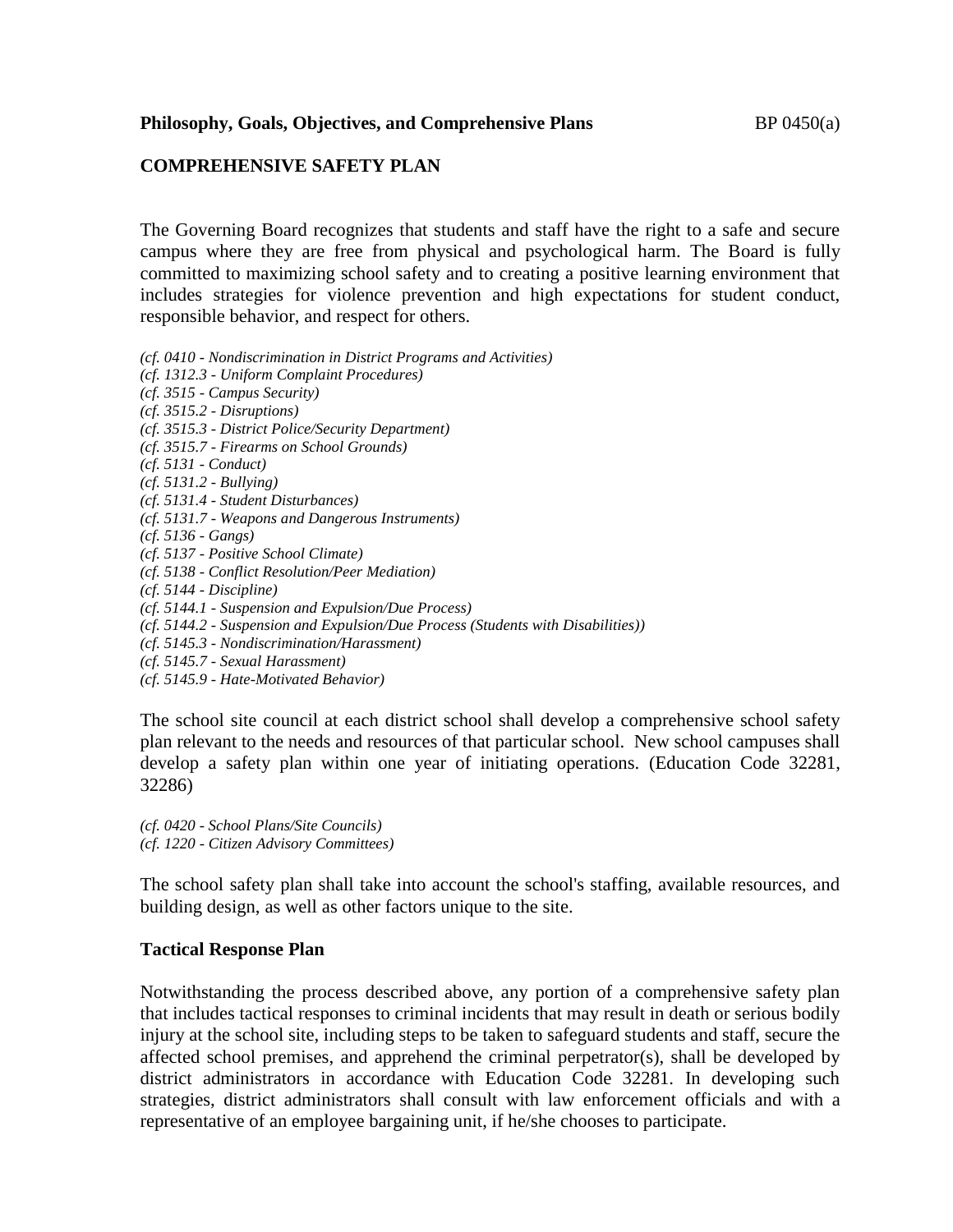When reviewing the tactical response plan, the Board may meet in closed session to confer with law enforcement officials, provided that any vote to approve the tactical response plan is announced in open session following the closed session. (Education Code 32281)

*(cf. 4119.23/4219.23/4319.23 - Unauthorized Release of Confidential/Privileged Information) (cf. 9011 - Disclosure of Confidential/Privileged Information) (cf. 9321 - Closed Session Purposes and Agendas) (cf. 9321.1 - Closed Session Actions and Reports)*

#### **Public Access to Safety Plan(s)**

The Superintendent or designee shall ensure that an updated file of all safety-related plans and materials is readily available for inspection by the public. (Education Code 32282)

*(cf. 1340 - Access to District Records)*

However, those portions of the comprehensive safety plan that include tactical responses to criminal incidents shall not be publicly disclosed.

*Legal Reference: (see next page)*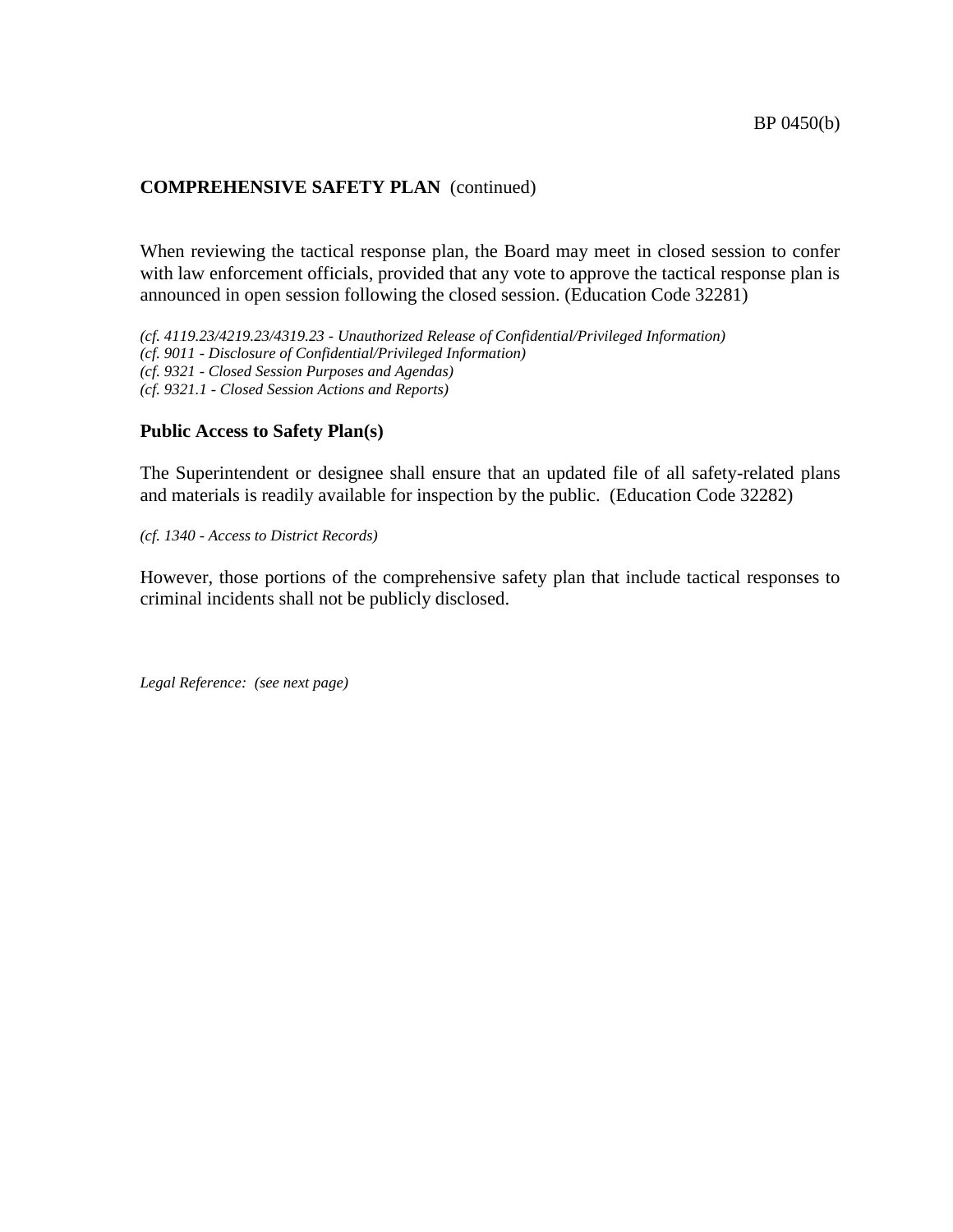*Legal Reference:*

*EDUCATION CODE 200-262.4 Prohibition of discrimination 32260-32262 Interagency School Safety Demonstration Act of 1985 32270 School safety cadre 32280-32289 School safety plans 32290 Safety devices 35147 School site councils and advisory committees 35183 School dress code; uniforms 35291 Rules 35291.5 School-adopted discipline rules 35294.10-35294.15 School Safety and Violence Prevention Act 48900-48927 Suspension and expulsion 48950 Speech and other communication 49079 Notification to teacher; student act constituting grounds for suspension or expulsion 67381 Violent crime PENAL CODE 422.55 Definition of hate crime 626.8 Disruptions 11164-11174.3 Child Abuse and Neglect Reporting Act CALIFORNIA CONSTITUTION Article 1, Section 28(c) Right to Safe Schools CODE OF REGULATIONS, TITLE 5 11987-11987.7 School Community Violence Prevention Program requirements 11992-11993 Definition, persistently dangerous schools UNITED STATES CODE, TITLE 20 7111-7122 Student Support and Academic Enrichment Grants 7912 Transfers from persistently dangerous schools UNITED STATES CODE, TITLE 42 12101-12213 Americans with Disabilities Act*

#### *Management Resources:*

*CSBA PUBLICATIONS Updated Legal Guidance: Protecting Transgender and Gender Nonconforming Students Against Sex Discrimination, July 2016 Safe Schools: Strategies for Governing Boards to Ensure Student Success, October 2011 Community Schools: Partnerships Supporting Students, Families and Communities, Policy Brief, October 2010 Cyberbullying: Policy Considerations for Boards, Policy Brief, July 2010 Providing a Safe, Nondiscriminatory School Environment for Transgender and Gender-Nonconforming Students, Policy Brief, February 2014 CALIFORNIA DEPARTMENT OF EDUCATION PUBLICATIONS Safe Schools: A Planning Guide for Action, 2002 FEDERAL BUREAU OF INVESTIGATION PUBLICATIONS Uniform Crime Reporting Handbook, 2004*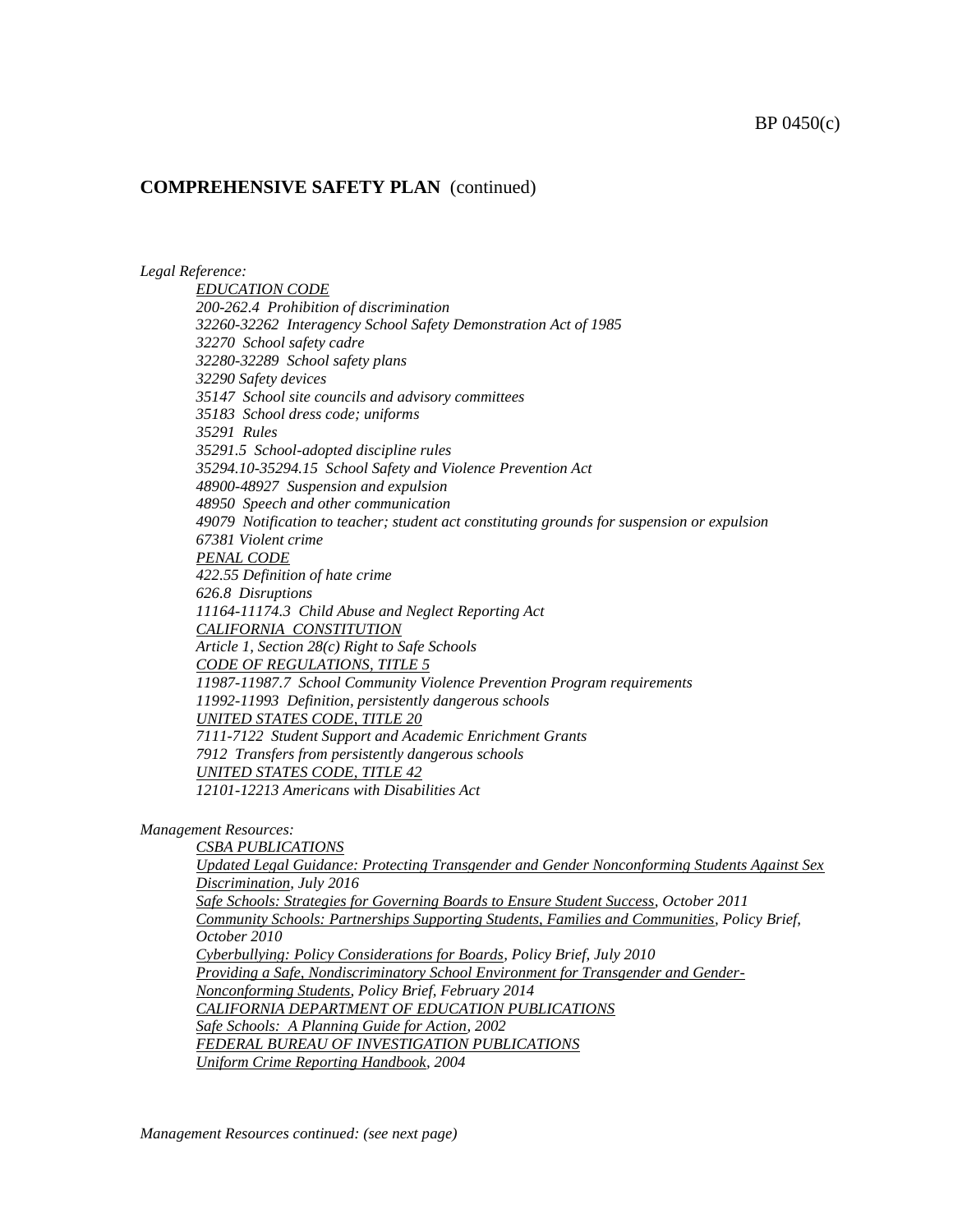*Management Resources: (continued)*

*U.S. DEPARTMENT OF EDUCATION PUBLICATIONS Practical Information on Crisis Planning: A Guide for Schools and Communities, January 2007 U.S. SECRET SERVICE AND U.S. DEPARTMENT OF EDUCATION PUBLICATIONS Threat Assessment in Schools: A Guide to Managing Threatening Situations and to Creating Safe School Climates, 2004 WEB SITES CSBA: http://www.csba.org California Department of Education, Safe Schools: http://www.cde.ca.gov/ls/ss California Governor's Office of Emergency Services: http://www.caloes.ca.gov California Healthy Kids Survey: http://chks.wested.org Centers for Disease Control and Prevention: http://www.cdc.gov/ViolencePrevention Federal Bureau of Investigation: http://www.fbi.gov National Center for Crisis Management: http://www.schoolcrisisresponse.com National School Safety Center: http://www.schoolsafety.us U.S. Department of Education: http://www.ed.gov U.S. Secret Service, National Threat Assessment Center: http://www.secretservice.gov/protection/ntac*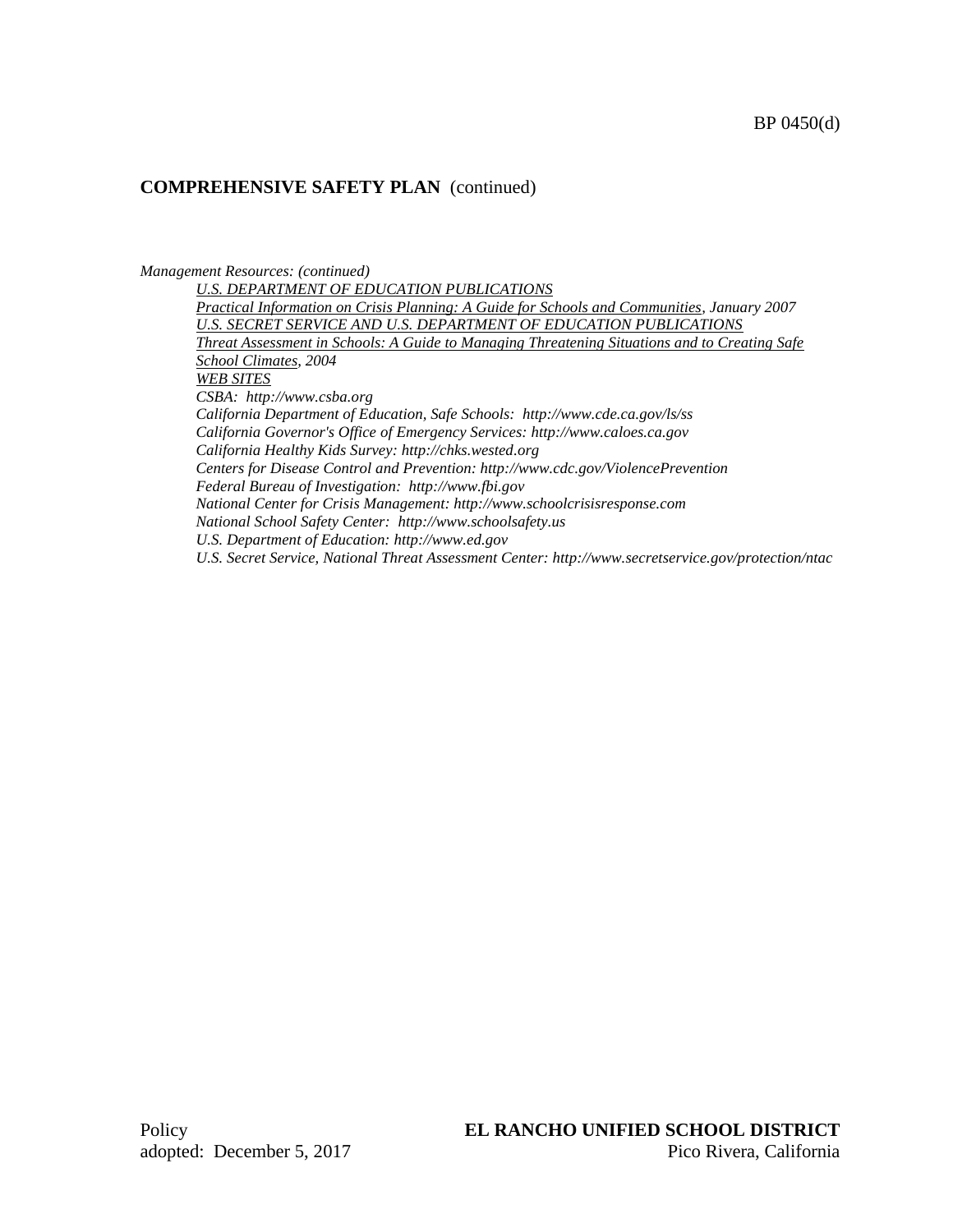## **Philosophy, Goals, Objectives, and Comprehensive Plans** AR 0450(a)

## **COMPREHENSIVE SAFETY PLAN**

### **Development and Review of Comprehensive School Safety Plan**

The school site council shall consult with local law enforcement in the writing and development of the comprehensive school safety plan. When practical, the school site council also shall consult with other school site councils and safety committees. (Education Code 32281, 32282)

#### *(cf. 0420 - School Plans/Site Councils)*

The school site council may delegate the responsibility for developing a comprehensive safety plan to a school safety planning committee composed of the following members: (Education Code 32281)

- 1. The principal or designee
- 2. One teacher who is a representative of the recognized certificated employee organization
- 3. One parent/guardian whose child attends the school
- 4. One classified employee who is a representative of the recognized classified employee organization
- 5. Other members, if desired

#### *(cf. 1220 - Citizen Advisory Committees)*

*(cf. 1400 - Relations Between Other Governmental Agencies and the Schools)*

Before adopting the comprehensive safety plan, the school site council or school safety planning committee shall hold a public meeting at the school in order to allow members of the public the opportunity to express an opinion about the plan. (Education Code 32288)

The school site council or safety planning committee shall notify, in writing, the following persons and entities of the public meeting: (Education Code 32288)

- 1. The local mayor
- 2. A representative of the local school employee organization
- 3. A representative of each parent organization at the school, including the parent teacher association and parent teacher clubs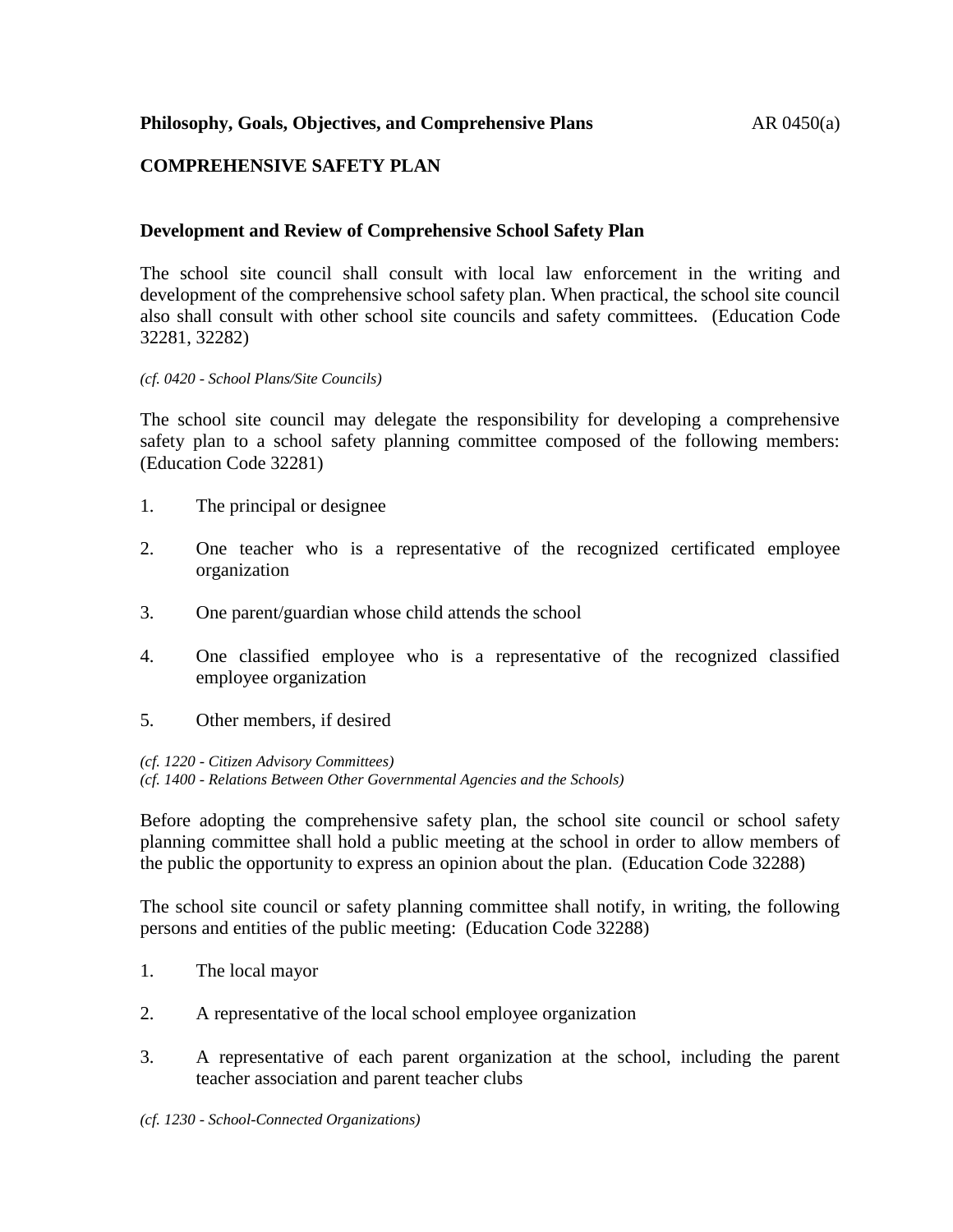4. A representative of each teacher organization at the school

*(cf. 4140/4240/4340 - Bargaining Units)*

- 5. A representative of the school's student body government
- 6. All persons who have indicated that they want to be notified

In addition, the school site council or safety planning committee may notify, in writing, the following entities of the public meeting: (Education Code 32288)

- 1. Representatives of local religious organizations
- 2. Local civic leaders
- 3. Local business organizations
- *(cf. 1700 - Relations Between Private Industry and the Schools)*

## **Content of the Safety Plan**

Each comprehensive safety plan shall include an assessment of the current status of any crime committed on campus and at school-related functions. (Education Code 32282)

The assessment may include, but not be limited to, reports of crime, suspension and expulsion rates, and surveys of students, parents/guardians, and staff regarding their perceptions of school safety.

*(cf. 0500 - Accountability) (cf. 0510 - School Accountability Report Card)*

The plan also shall identify appropriate strategies and programs that will provide or maintain a high level of school safety and address the school's procedures for complying with existing laws related to school safety, including all of the following: (Education Code 32282)

1. Child abuse reporting procedures consistent with Penal Code 11164

*(cf. 5141.4 - Child Abuse Prevention and Reporting)*

- 2. Routine and emergency disaster procedures including, but not limited to:
	- a. Adaptations for students with disabilities in accordance with the Americans with Disabilities Act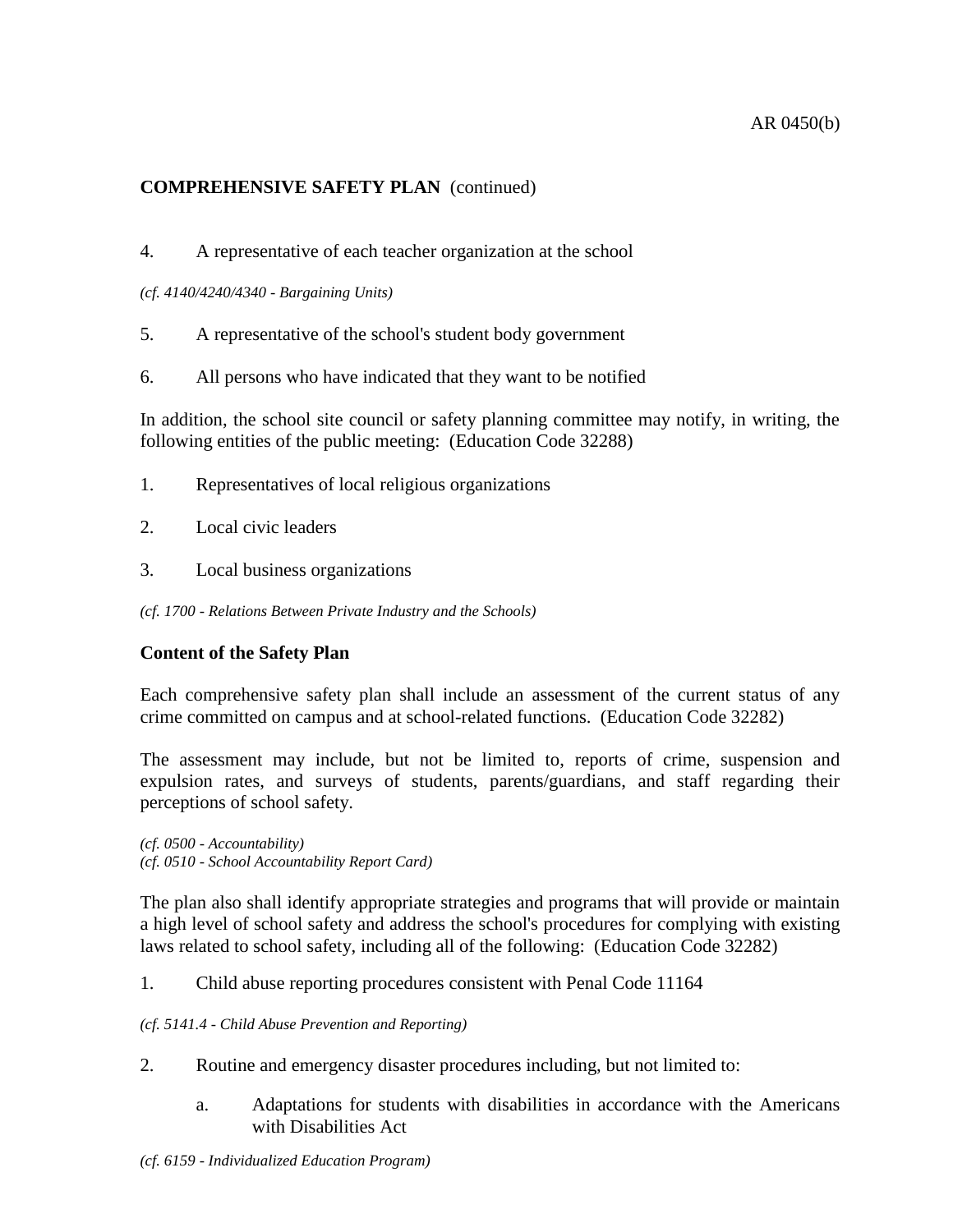- b. An earthquake emergency procedure system in accordance with Education Code 32282
- *(cf. 3516 - Emergencies and Disaster Preparedness Plan)*
- *(cf. 3516.3 - Earthquake Emergency Procedure System)*
	- c. A procedure to allow public agencies, including the American Red Cross, to use school buildings, grounds, and equipment for mass care and welfare shelters during disasters or other emergencies affecting the public health and welfare
- *(cf. 1330 - Use of School Facilities)*
- *(cf. 3516.1 - Fire Drills and Fires)*
- *(cf. 3516.2 - Bomb Threats)*
- *(cf. 3516.5 - Emergency Schedules)*
- *(cf. 3543 - Transportation Safety and Emergencies)*
- 3. Policies pursuant to Education Code 48915(d) for students who commit an act listed in Education Code 48915(c) and other school-designated serious acts which would lead to suspension, expulsion, or mandatory expulsion recommendations
- *(cf. 5131.7 - Weapons and Dangerous Instruments)*
- *(cf. 5144.1 - Suspension and Expulsion/Due Process)*
- *(cf. 5144.2 - Suspension and Expulsion/Due Process (Students with Disabilities))*
- 4. Procedures to notify teachers of dangerous students pursuant to Education Code 49079
- *(cf. 4158/4258/4358 - Employee Security)*
- 5. A policy consistent with the prohibition against discrimination, harassment, intimidation, and bullying pursuant to Education Code 200-262.4
- *(cf. 0410 - Nondiscrimination in District Programs and Activities)*
- *(cf. 1312.3 - Uniform Complaint Procedures)*
- *(cf. 4119.11/4219.11/4319.11 - Sexual Harassment)*
- *(cf. 5131.2 - Bullying)*
- *(cf. 5145.3 - Nondiscrimination/Harassment)*
- *(cf. 5145.7 - Sexual Harassment)*
- *(cf. 5145.9 - Hate-Motivated Behavior)*
- 6. If the school has adopted a dress code prohibiting students from wearing "gangrelated apparel" pursuant to Education Code 35183, the provisions of that dress code and the definition of "gang-related apparel"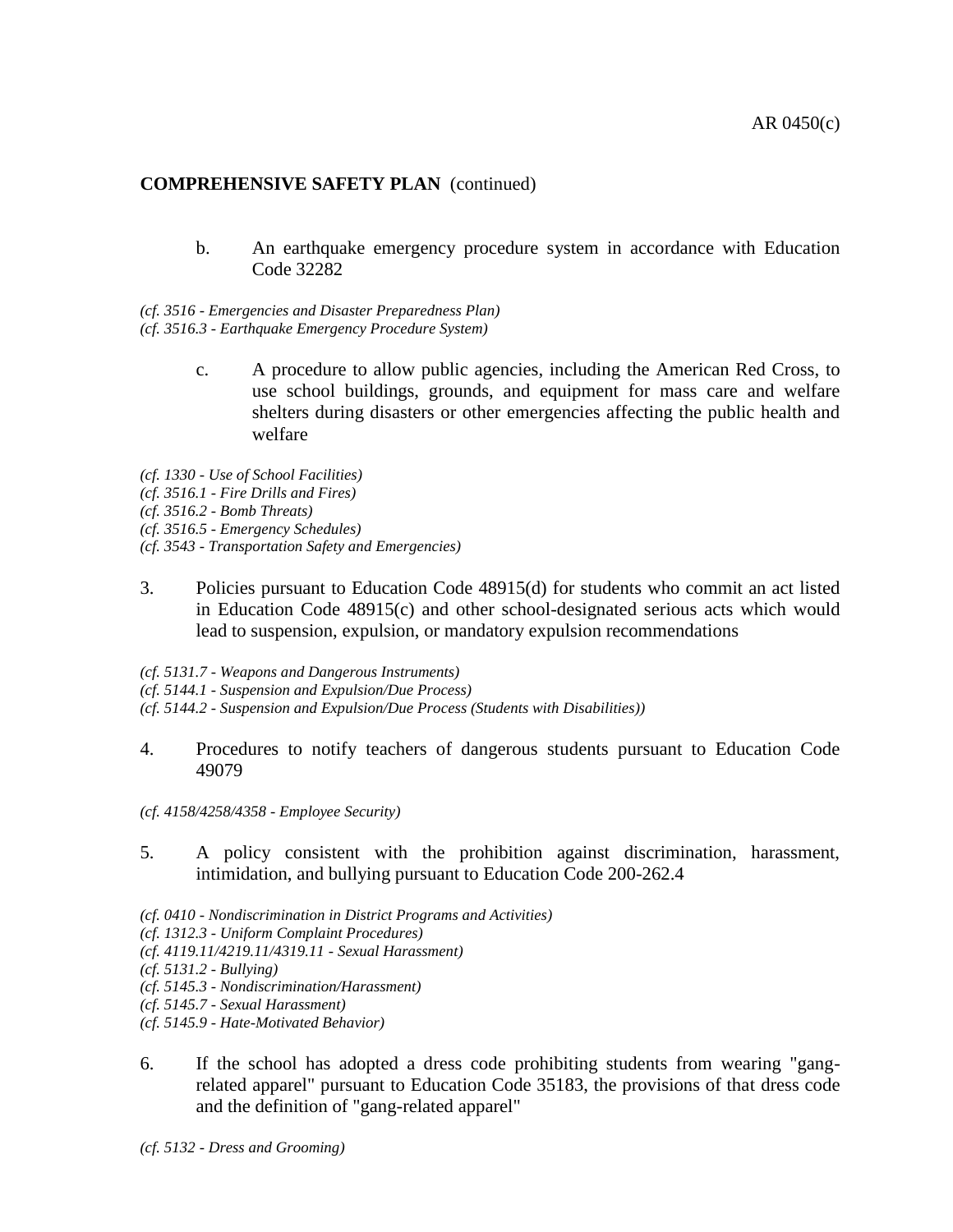7. Procedures for safe ingress and egress of students, parents/guardians, and employees to and from school

*(cf. 5142 - Safety)*

- 8. A safe and orderly school environment conducive to learning
- *(cf. 5137 - Positive School Climate)*
- 9. The rules and procedures on school discipline adopted pursuant to Education Code 35291 and 35291.5

*(cf. 5144 - Discipline)*

Among the strategies for providing a safe environment, the school safety plan may also include:

1. Development of a positive school climate that promotes respect for diversity, personal and social responsibility, effective interpersonal and communication skills, selfesteem, anger management, and conflict resolution

*(cf. 5138 - Conflict Resolution/Peer Mediation) (cf. 6141.2 - Recognition of Religious Beliefs and Customs)*

2. Disciplinary policies and procedures that contain prevention strategies, such as strategies to prevent bullying, hazing, and cyberbullying, as well as behavioral expectations and consequences for violations

*(cf. 5113 - Absences and Excuses) (cf. 5113.1 - Chronic Absence and Truancy) (cf. 5131 - Conduct)*

3. Curriculum that emphasizes prevention and alternatives to violence, such as multicultural education, character/values education, media analysis skills, conflict resolution, community service learning, and education related to the prevention of dating violence

*(cf. 6142.3 - Civic Education) (cf. 6142.4 - Service Learning/Community Service Classes) (cf. 6142.8 - Comprehensive Health Education)*

4. Parent involvement strategies, including strategies to help ensure parent/guardian support and reinforcement of the school's rules and increase the number of adults on campus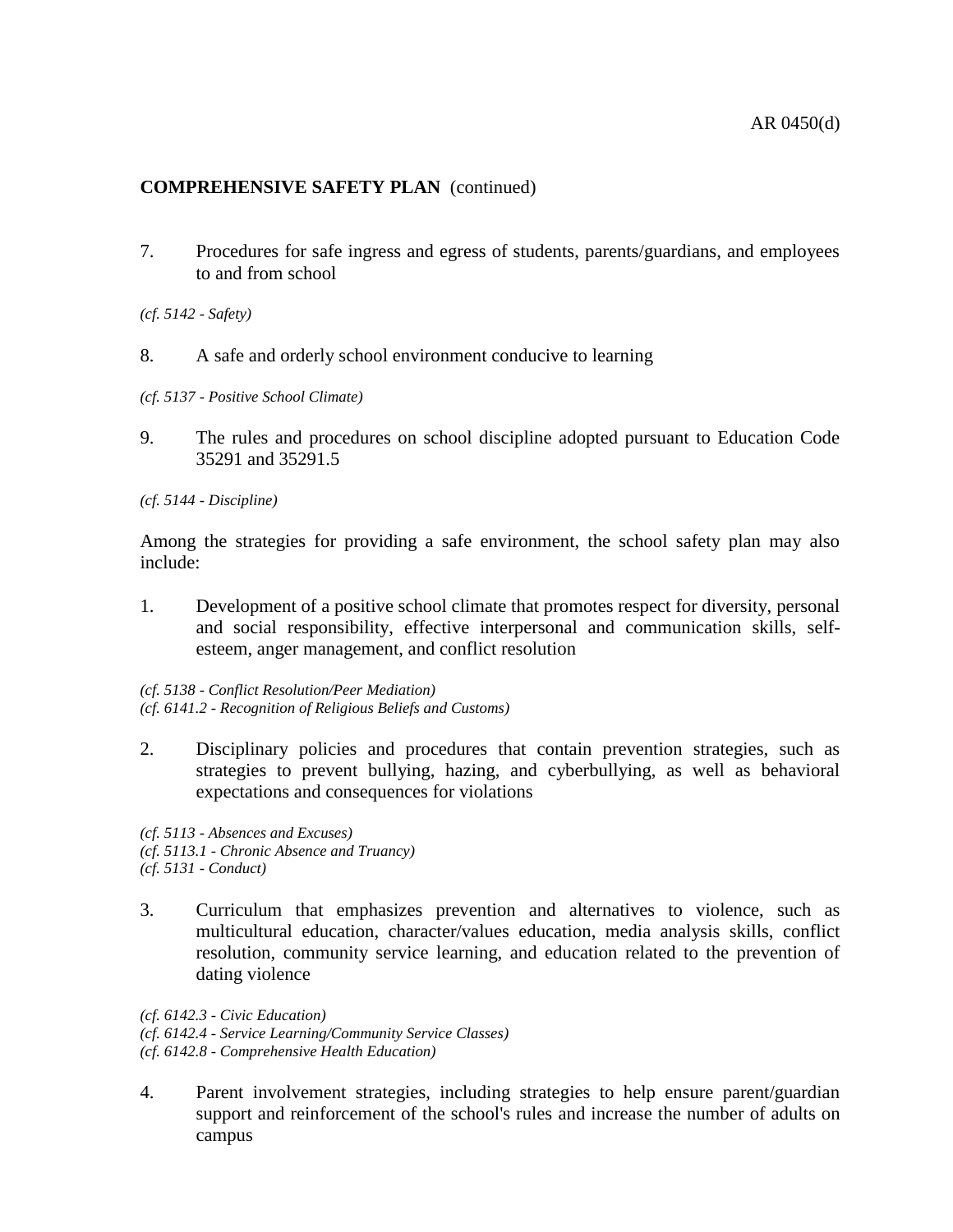- *(cf. 1240 - Volunteer Assistance)*
- *(cf. 5020 - Parent Rights and Responsibilities)*
- *(cf. 6020 - Parent Involvement)*
- 5. Prevention and intervention strategies related to the sale or use of drugs and alcohol which shall reflect expectations for drug-free schools and support for recovering students

*(cf. 5131.6 - Alcohol and Other Drugs) (cf. 5131.61 - Drug Testing) (cf. 5131.62 - Tobacco) (cf. 5131.63 - Steroids)*

6. Collaborative relationships among the city, county, community agencies, local law enforcement, the judicial system, and the schools that lead to the development of a set of common goals and community strategies for violence prevention instruction

*(cf. 1020 - Youth Services)*

- 7. District policy related to possession of firearms and ammunition on school grounds
- *(cf. 3515.7 - Firearms on School Grounds)*
- 8. Measures to prevent or minimize the influence of gangs on campus
- *(cf. 5136 - Gangs)*
- 9. Procedures for receiving verification from law enforcement when a violent crime has occurred on school grounds and for promptly notifying parents/guardians and employees of that crime
- *(cf. 5116.1 - Intradistrict Open Enrollment)*
- 10. Assessment of the school's physical environment, including a risk management analysis and development of ground security measures such as procedures for closing campuses to outsiders, installing surveillance systems, securing the campus perimeter, protecting buildings against vandalism, and providing for a law enforcement presence on campus
- *(cf. 1250 - Visitors/Outsiders)*
- *(cf. 3515 - Campus Security)*
- *(cf. 3515.3 - District Police/Security Department)*
- *(cf. 3530 - Risk Management/Insurance)*
- *(cf. 5112.5 - Open/Closed Campus)*
- *(cf. 5131.5 - Vandalism and Graffiti)*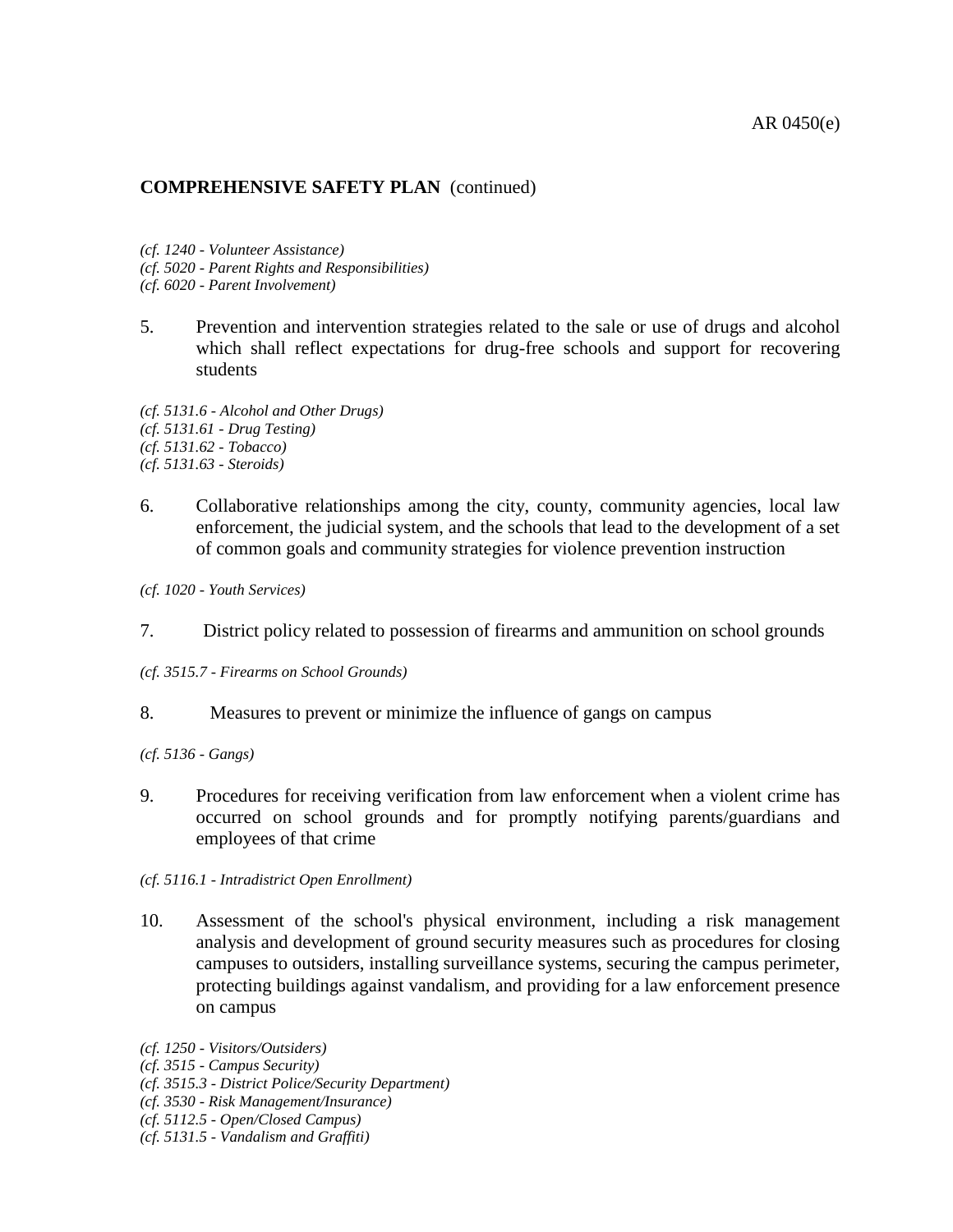- 11. Guidelines for the roles and responsibilities of mental health professionals, community intervention professionals, school counselors, school resource officers, and police officers on school campuses. Guidelines may include, but are not limited to, the following:
	- a. Strategies to create and maintain a positive school climate, promote school safety, and increase student achievement
	- b. Strategies to prioritize mental health and intervention services, restorative and transformative justice programs, and positive behavior interventions and support
	- c. Protocols to address the mental health care of students who have witnessed a violent act at any time, including, but not limited to, while on school grounds, while coming or going from school, during a lunch period whether on or off campus, or during or while going to or coming from a school-sponsored activity
- 12. Strategies for suicide prevention and intervention
- *(cf. 5141.52 - Suicide Prevention)*
- 13. Procedures to implement when a person interferes with or disrupts a school activity, remains on campus after having been asked to leave, or creates a disruption with the intent to threaten the immediate physical safety of students or staff
- *(cf. 3515.2 - Disruptions)*
- 14. Crisis prevention and intervention strategies, which may include the following:
	- a. Identification of possible crises that may occur, determination of necessary tasks that need to be addressed, and development of procedures relative to each crisis, including the involvement of law enforcement and other public safety agencies as appropriate

# *(cf. 3515.5 - Sex Offender Notification)*

*(cf. 5131.4 - Student Disturbances)*

- b. Threat assessment strategies to determine the credibility and seriousness of a threat and provide appropriate interventions for the potential offender(s)
- c. Assignment of staff members responsible for each identified task and procedure